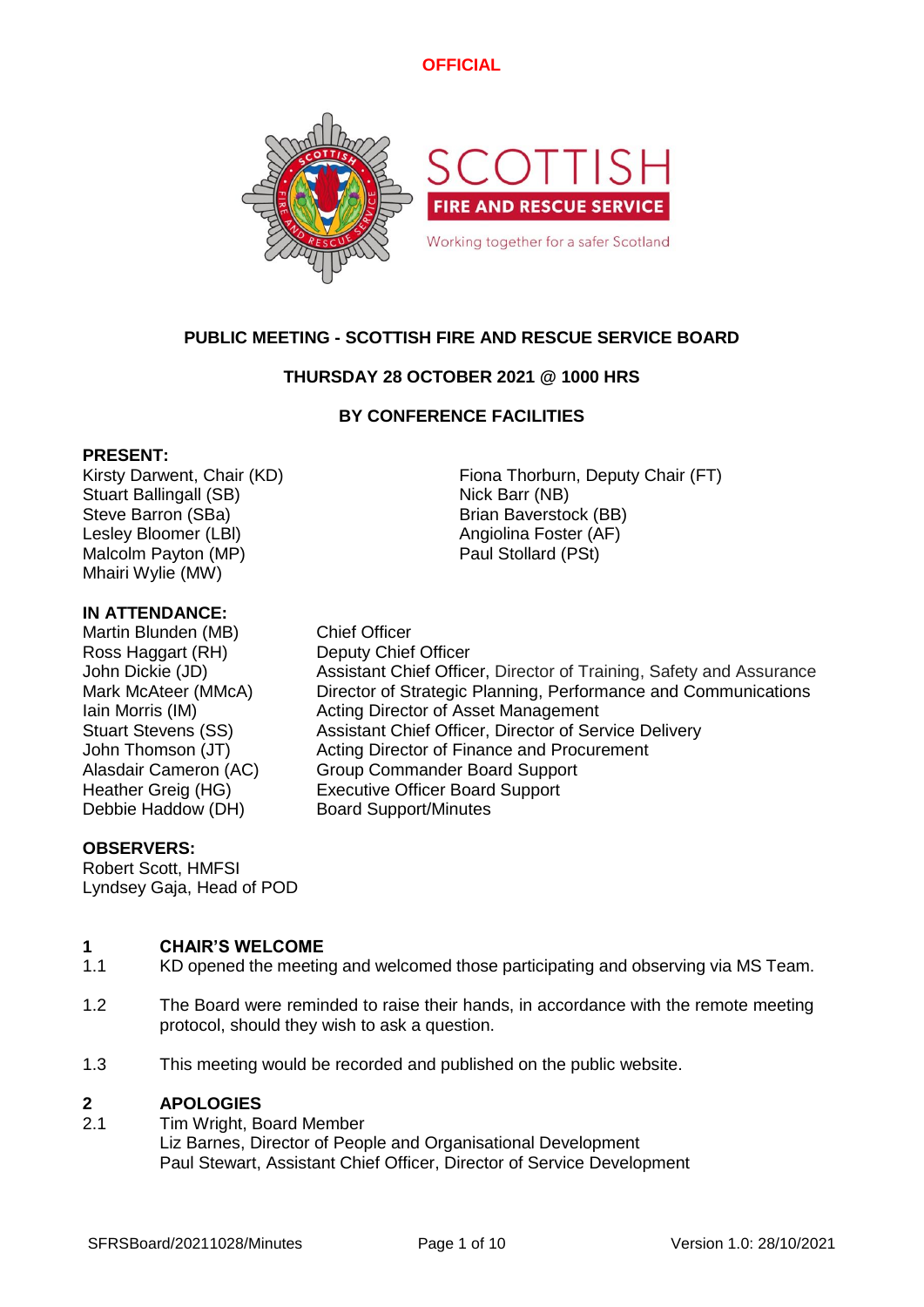#### **3 CONSIDERATION OF AND DECISION ON ANY ITEMS TO BE TAKEN IN PRIVATE**

3.1 The Board agreed that the *Draft Annual Report and Accounts 202/21* would be taken in private due to confidential financial matters (Standing Order 9E).

#### **4 DECLARATION OF INTERESTS**

4.1 None.

#### **5 MINUTES OF PREVIOUS MEETING: THURSDAY 26 AUGUST 2021**

- 5.1 The minutes were agreed as an accurate record of the meeting.
- 5.1.1

### **The minutes of the meetings held on 26 August 2021 were approved as a true record of the meeting.**

### 5.2

#### **6 ACTION LOG**

6.1 The Board considered the action log noting the updates and agreed the removal of completed actions.

> **Item 12.3 Annual Governance Review of Board and Committee Related Items (29/04/2021):** Regarding delegated authority, JT provided further clarify that there was an existing requirement within the Financial Regulations for Board authorisation on capital budget virements over £1million.

### 6.2 **Members noted the updated Action Log and approved the removal of completed actions.**

#### **7 DECISION LOG**

7.1 The Board considered the Decision Log.

#### 7.2 **Members noted the updated Decision Log.**

### **8 CHAIR'S REPORT**

- 8.1 The Chair presented her report noting events which had occurred since the Board meeting held on 26 August 2021. The following key points were highlighting:
	- Continuing discussions with Scottish Government regarding funding (meeting scheduled later today) as well as routine conversations to discuss the future direction and ambitions of the Service.
	- Board Development Away Days (25-26 October) were both informative and beneficial for both the Board and Strategic Leadership Team.

#### 8.2 **The Board noted the report.**

### **9 CHIEF OFFICER'S REPORT**

- 9.1 The Chief Officer presented his report noting events which had occurred since the Board meeting held on 26 August 2021. The following key points were highlighting:
	- Recent retirements of 4 long serving personnel: WC Iain Campbell, WC Brian Hughes, FF(C) Roddy McAlister and DACO Paul King.
- 9.2 In addition to the written report, the Chief Officer provided a verbal update on the following key areas and risks:
	- Unprecedented disruption in the supply chain for construction materials, due to the pandemic and Brexit. This represents a significant risk to the delivery of the planned capital programme and the Service's ability to fully spend the capital budget. The main causes and impact of the unprecedented disruption were outlined.
	- Investment in battery powered rescue equipment to reduce risks within the Service.
	- Command and Control Futures remains a high risk, however good progress was being made.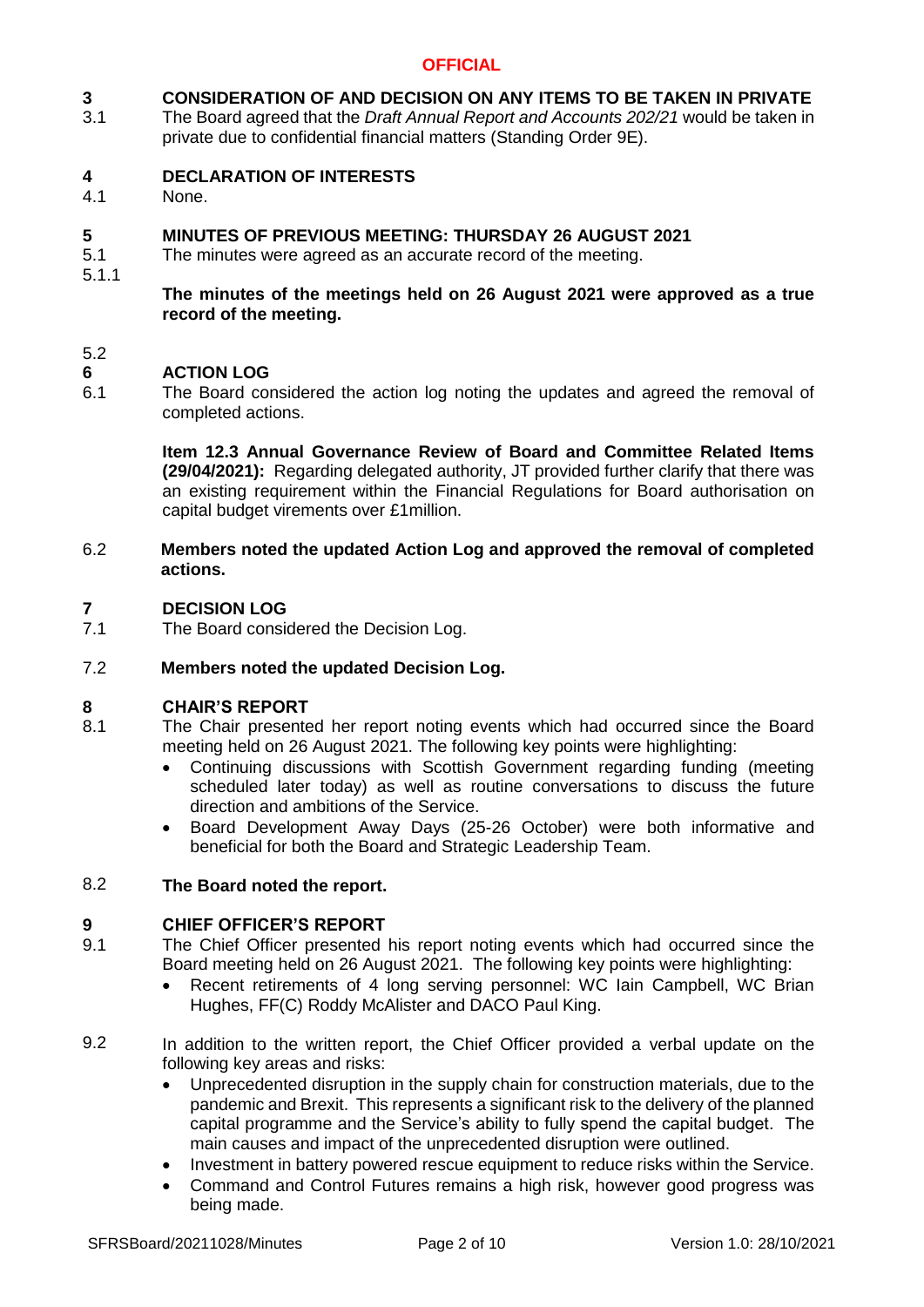- Health and wellbeing of staff remains a prominent risk. Measures were being taken to review and reduce workloads in order to safely deliver Conference of Parties (COP26) and continue to support staff through the continuing impacts of Covid.
- Pressures on future capital budgets. Ten-year risk based capital budget to be developed, which prioritises future investment necessary to ensure that the Service continues to maintain firefighter safety, protect and serve the communities of Scotland, meet environmental requirements and maintain efficient and effective systems to run the Service. Outline of investment required due to RAAC panels. Further discussion to be held at a future Board Strategy Day.
- Report on the Service's preparation of COP26 would be provided at the next Strategy Day.
- 9.3 The Board were reminded that the Annual Operating Plan (AOP) had been reviewed in August 2021 to reduce workloads and pressure on staff. Due to the continuing presence of Covid, the AOP would be further reviewed and brought back to the Board.
- 9.4 KD informed the Board that a response had been received from Ash Regan, Minister of Community Safety following the Annual Performance Review on 5 October 2021. The Minister commented positively on the Service's response to Covid, preparations for COP26 and future ambition on environmental issues.

#### 9.5 **The Board noted the report.**

### **10 COMMITTEE UPDATES**

#### $10.1$ **Change Committee (CC)**

- 10.1.1 FT reported that the Committee held a public meeting on 5 August 2021 and noted that the draft minutes were previously circulated and discussed. The next meeting of the Committee was scheduled for 4 November 2021 and highlighted the business being presented:
	- Major Projects: Retained/Volunteer Duty System Strategy, West Asset Resources Centre, People, Training, Finance and Asset Systems Programme
	- Portfolio Office Progress update
	- General discussion on the Committee's role relating to risk.
	- Risk Spotlight (Strategic Risk 8 Ability to anticipate and adapt to a changing environment through innovation and improved performance)
	- Period update and further scrutiny of Command and Control Futures.

### 10.1.2 **The Board noted the draft minutes and verbal update.**

#### 10.2 **Audit and Risk Assurance Committee (ARAC)**

- 10.2.1 BB noted that the Committee held a public meeting on 14 October 2021 and provided a verbal update, highlighting the following:
	- Internal Audit's Final report on Remote Working: Broad ranging report which reflected good practice by the Service and noted the areas of improvements. The Committee commended the measures put in place by the Service at the height of the pandemic.
	- Draft Risk Management Policy was scrutinised and recommended for Board approval (Agenda Item 13).
	- Draft Anti-Fraud and Corruption Policy was scrutinised and recommended for Board approval (Agenda Item 14).
	- Deloitte's Audit Dimensions and Best Value (Wider scope) report, which was the subject of the Committee's special meeting on 26 August 2021, was presented. It was noted that with one exception all recommendations were accepted and being implemented.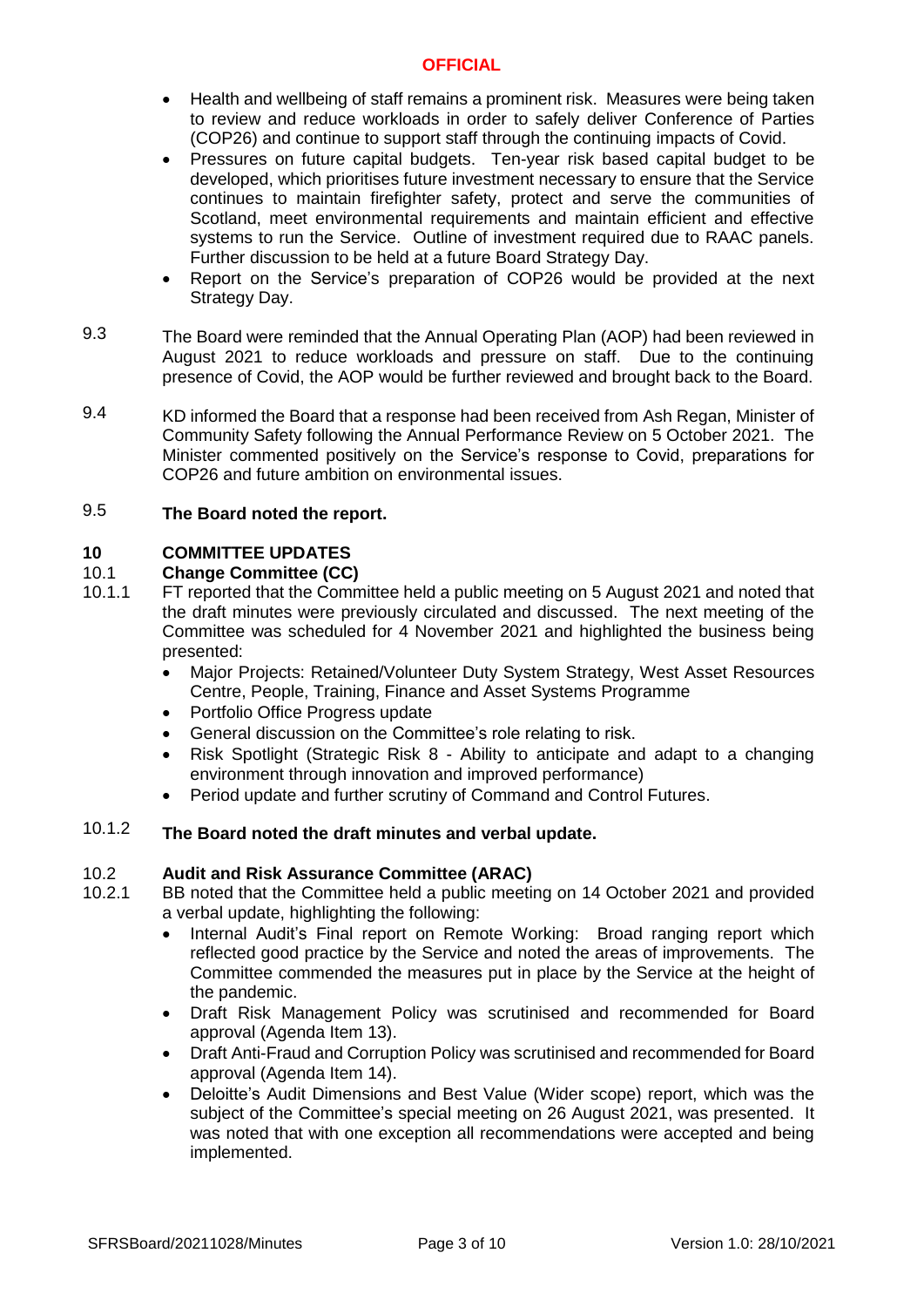• During the private session, the Draft Annual Report and Accounts were scrutinised and recommended for Board approval, subject to satisfactory conclusion of the outstanding issues. (Agenda Item 24).

#### 10.2.2 **The Board noted the verbal update.**

#### 10.3 **People Committee (PC)**

- 10.3.1 MW reported that the Committee held a public meeting on 9 September 2021 and referred the Board to the attached draft minutes. MW highlighted the following:
	- Awareness of the continual impact of Covid on staff.
	- Encouraged by the increased number of recruits.
	- Assured by the co-ordination of recruitment whilst noting challenges within the current marketplace.
	- Positive assistance with Lifelines Scotland to develop methods to support personnel.
	- Positive developments and innovative delivery of training and the long-term benefits of a blended approach.
	- An area of concern remains the increase of acts of violence against personnel, particularly over the upcoming bonfire period.
	- Importance of the Covid Recognition Scheme to recognise the efforts of personnel.
	- Recognition of the Leadership of Change Programme (virtual delivery) recommencing.

#### 10.3.2 **The Board noted the draft minutes and verbal update.**

#### 10.4 **Service Delivery Committee (SDC)**

- 10.4.1 NB reported that the Committee held a public meeting on 1 September 2021 and referred the Board to the attached draft minutes. NB highlighted the following:
	- Service Delivery Update report contained additional details on the Operational Control contingency planning.
	- New format of the Quarterly Performance Report was well received.
	- HMFSI Action Plans were scrutinised and noted good progress being made.
	- Update on the Unwanted Fire Alarm Signals (UFAS) review project.
	- Update on the Clinical Governance Framework.
	- Risk spotlight on water supply/hydrants noting the good progressing being made in regard to the Service Level Agreement, internal recruitment, improved data capture and the de-escalation of risk.
	- Spotlight on Automatic External Defibrillators.
	- HMFSI Chief Inspector would be invited to all future Committee meeting, as an attendee.
	- Series of reports focusing on climate change aspect relating to service delivery would be presented at future meetings.

#### 10.4.2 Grenfell Tower Fire Update

SS provided the Board with an update on the work undertaken by the Service in conjunction with relevant partners, following the Grenfell Tower fire tragedy in June 2017. The following key points were highlighted:

- Update Report 8 presented to the Committee, noting 17 actions remained outstanding. Of which, 14 actions were on track for completion, 2 actions had been extended due to further testing/training being required and one action had been closed.
- Successful delivery of large scale practical exercise in October 2021 to test new methodology. The HMFSI attended this exercise as part of their thematic inspection on Firefighting in High Rise Buildings. Further exercises scheduled for November 2021.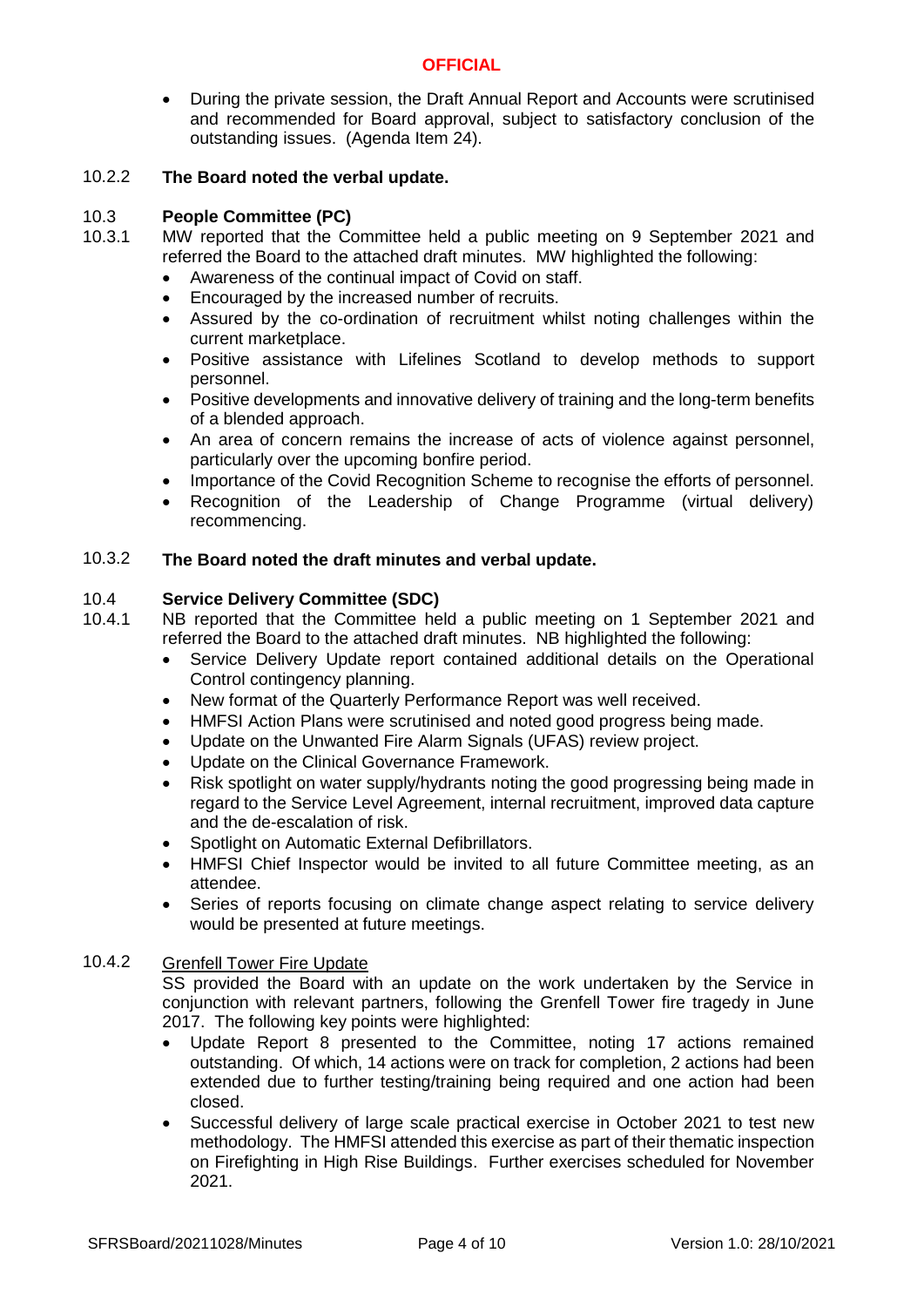• Phase 2 Grenfell enquiry was ongoing and focused on wider matters relating to London Fire Brigade. Scottish Government have convened a working group to review and analysis the learning of Phase 2 outcomes. This working group would meet bi-monthly and report directly into the Ministerial Working Group. Anticipated that recommendations and learning would be forthcoming.

#### 10.4.3 **The Board noted the draft minutes and verbal update.**

*(F Thorburn left the meeting at 1040 hrs)*

### **11 BOARD FORWARD PLAN SCHEDULE 2022/21**

11.1 MMcA presented a report to the Board seeking approval of the proposed scheduling of Board and Committee related meetings covering the period 1 April 2022 to 31 March 2023, which supported a balance of face to face and virtual meetings. MMcA noted that the Strategic Leadership Team would continue to scrutinise the Strategy Day Programme at their formal monthly meetings.

#### 11.2 **The Board approved the proposed 2022/23 Forward Plan Schedule**

### **12 SFRS LONG TERM STRATEGIC VISION: UPDATED DOCUMENT AND FINAL ENGAGEMENT DETAIL**

- 12.1 MMcA presented a report to the Board seeking approval for the publication of the updated version of the Long-Term Vision (LTV) document. He highlighted the following:
	- Public consultation concluded in July 2021.
	- LTV document subsequently reviewed following the public consultation.
	- Majority of respondents (80%) agreed that the vision was the right direction of travel for the Service.
	- Strong focus on working with communities and key partners.
	- Previous feedback from the Board resulted in the document being re-edited. Appendix B details the key revisions.
	- Mission statement to remained "Working together for a safer Scotland"
	- Purpose statement to remain and a plain English version was included in the LTV document.
	- Four strategic long-term intensions, principals and priorities are set out in the LTV document and the language has been simplified to ensure greater understanding.
- 12.2 The Board were reminded that the LTV document had been previously scrutinised and subsequently amended following earlier feedback.
- 12.3 The Board acknowledged the level of engagement with staff and noted their aspirations for this to be replicated in stakeholder engagement going forward.
- 12.4 As far as can be determined, MMcA confirmed that only one equality group responded to consultation.
- 12.5 The Board noted the comment on too many policies and procedures within the consultation feedback. SS reminded the Board of the current project to digitise and streamline operational documentation. MMcA further noted that a governance framework was being developed and this would also help simplify and streamline policies across the Service.
- 12.6 The Board commented on the feedback and insight gathered during the consultation and queried how aspects of the consultation, not specific to the LTV document, could be utilised and benefit the Service going forward. MMcA assured the Board that every comment/feedback had been captured and that he has commenced discussions with Director of Service Development, Head of Portfolio Office and Head of Governance, Strategy & Performance to identify how the Service starts to bring forward the output of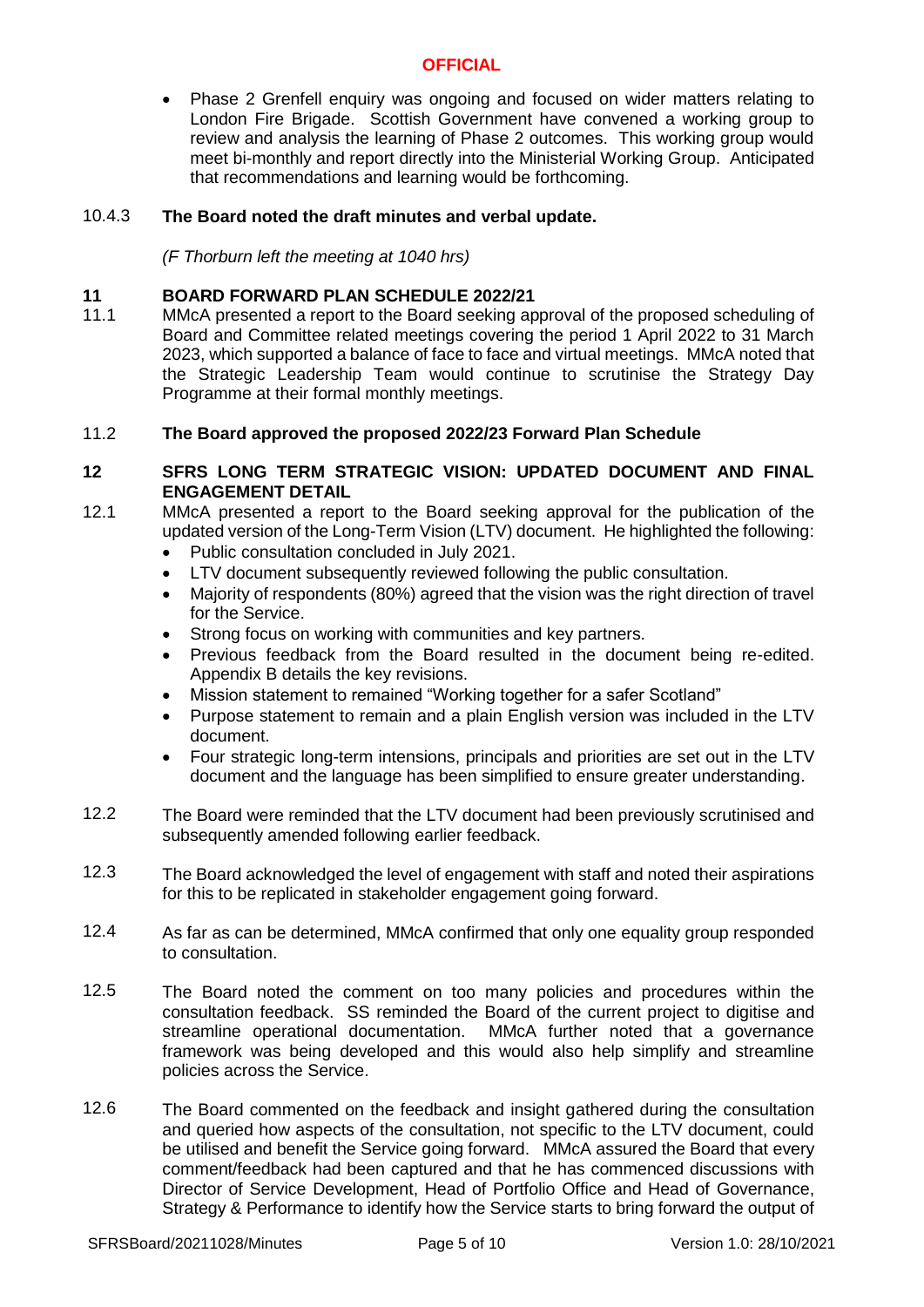the vision, taking into consideration the ongoing national framework consultation, and how this develops into the Strategic Plan and change dimension. The themes identified (Appendix C) will form part of these discussions and be considered in future plans. Future strategy day session to be scheduled to discuss further (December 2021).

- 12.7 MMcA outlined the intention to publish "plan on a page" version, along with other materials as part of the ongoing communications with staff and stakeholders.
- 12.8 The Board thanked all those involved for their hard work during the entire process and production of this document.

#### 12.9 **The Board approved the publication of the revised Long Term Strategic Vision.**

### **13 RISK MANAGEMENT POLICY**

- 13.1 JT presented a report to the Board seeking approval of the Risk Management Policy. The following key points were highlighted:
	- Draft policy scrutinised and recommended by the Audit and Risk Assurance Committee at their last meeting (14 October 2021).
	- Directorate Risks have been developed and aligned with the Strategic Risk register which was developed and agreed by the Board and Strategic Leadership Team.
	- Policy reflects the risk maturity profile, in terms of the Service's intention to become Risk Managed and the recommendations from previous Internal Audit reports.
	- Policy was based on current practice and covers policy statement, processes, roles and responsibility and current documentation to support the process
	- Policy has been developed with an understanding that the risk appetite approach was defined, albeit that the risk appetite was still to be determined. Future strategy Day session scheduled (January 2022).
	- Policy will cover project risks and their escalation through Directorate risks, albeit the process was still being developed.
- 13.2 The Board commented on the potential benefits of mapping Board risks to the assurance routes. JT noted that work had commenced to review assurance mapping within the Service and this would include risk. RW confirmed that the assurance framework formed part of the Annual Governance Review and this would be brought back to the Board in March/April 2022.
- 13.3 In regard to eLearning module, JT noted that this was currently being developed. However, this was supplemental to the "on the job" training and engagement being delivered by the Audit & Risk team to ensure that there is a greater understanding of risk and mitigations across the Service.
- 13.4 At the recent Audit and Risk Assurance Committee, BB confirmed that the Committee recommended this policy for approval and noted the good work being done in this area. He noted and welcomed the future strategy day session on risk mapping and the development to improve the focus on project risks.
- 13.5 In regard to the risk management maturity, JT advised that the anticipated timescale for the Service to move from Risk Defined to Risk Managed would be approx. 2 years. This would ensure that all actions were addressed and fully embedded within the Service.

#### 13.6 **The Board approved the Risk Management Policy.**

### **14 ANTI FRAUD AND CORRUPTION POLICY**

- 14.1 JT presented a report to the Board seeking approval of the Anti-Fraud and Corruption Policy. The following key points were highlighted:
	- Draft policy scrutinised and recommended by the Audit and Risk Assurance Committee at their last meeting (14 October 2021).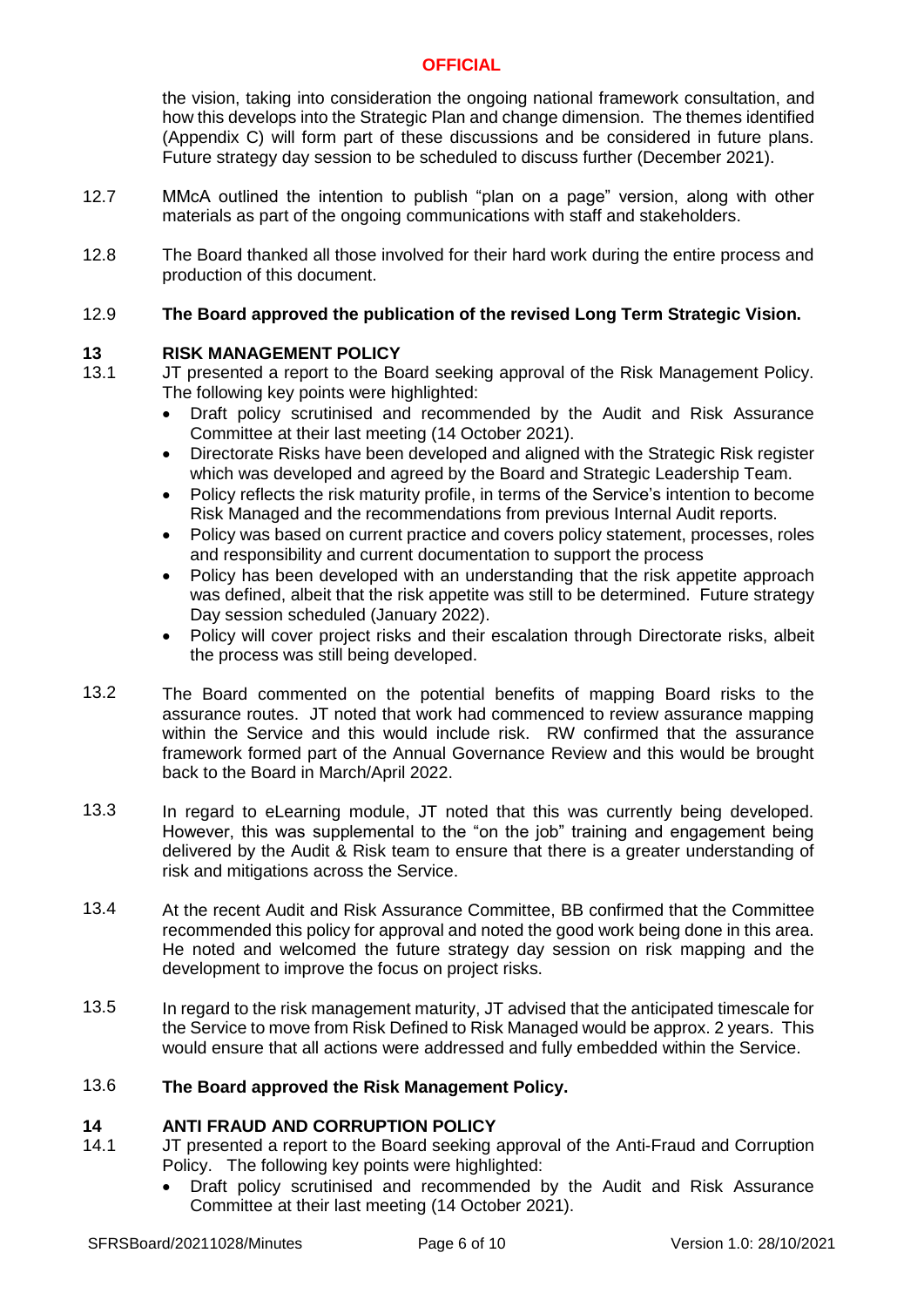- Policy defines the fraud framework for the Service to minimise the risk of fraud and was based on best practice identified through internal audits.
- Policy includes a policy statement, roles and responsibilities, fraud framework, reporting and enforcement of policy.
- 14.2 In regard to the Fraud Triangle, the Board raised the potential to incorporate reference to the SFRS Values, due to the values driven nature of the Service, and reducing any potential rationalising of fraud. It was noted that this would need to be based on evidence of positive influence and could perhaps be considered for the next iteration of the policy.

### 14.3

# **The Board approved the Anti-Fraud and Corruption Policy.**

# **15 CAPITAL MONITORING REPORT 2021/22 – SEPTEMBER 2021**

- 15.1 JT presented a report advising the Board of the actual and committed expenditure against the 2021/22 capital budget position for the period ending 30 September 2021 and sought approval for budget virements totalling £3.410m. The following key points were highlighted:
	- Additional funding received from Scottish Enterprise for the Low Carbon Appliance Project (£0.500million) and Scottish Government's Green Public Sector Estate De-Carbonisation Scheme (4 grants totalling £2.135million). Thanks were extended to the Assets and Environmental Teams for securing this additional funding.
	- Revised capital budget (£36.622million).
	- Earlier acknowledgement of risk to capital spend. However, a risk remains regarding the condition and suitability of the asset portfolio and the inadequacies of the budget to address these issues.
	- Current overall spend was £27.185million (74%).
	- Current challenges were outlined within the Chief Officer's Update (agenda item 9).
	- Proposed budget virements were to reprioritise spend on individual projects (West Asset Resource Centre, McDonald Road Refurbishment and Power Rescue Equipment, etc).
	- Confirmation of future budget virements were anticipated.
- 15.2 To provide further clarification, IM advised the Board that the proposed budget virements remained in line with the 3-year Capital Plan previously approved by the Board and the virements reflected the rescheduling of the capital monies within projects.
- 15.3 In recognition of earlier discussion regarding risk to the capital spend, the Board queried whether the Service would be able to fully spend the budget. IM advised the Board that discussions were taking place with partner agencies, to ensure that the Service had the flexibility to spread funding grants spending over 2 financial years or between projects to maintain deliverability.
- 15.4 To gain a greater understanding, the Board requested that consideration be given to provide an update on the balance between energy efficiency and zero carton energy systems.
- 15.5 The Board acknowledged and congratulated the team on securing the project grant funding.
- 15.6 **The Board scrutinised the level of actual and committed expenditure for the period ending 30 September 2021 and approved the budget virements totalling £3.410million.**

*(Meeting broke at 1125 hrs and reconvened 1140 hrs)*

### **16 RESOURCE BUDGET MONITORING REPORT – SEPTEMBER 2021**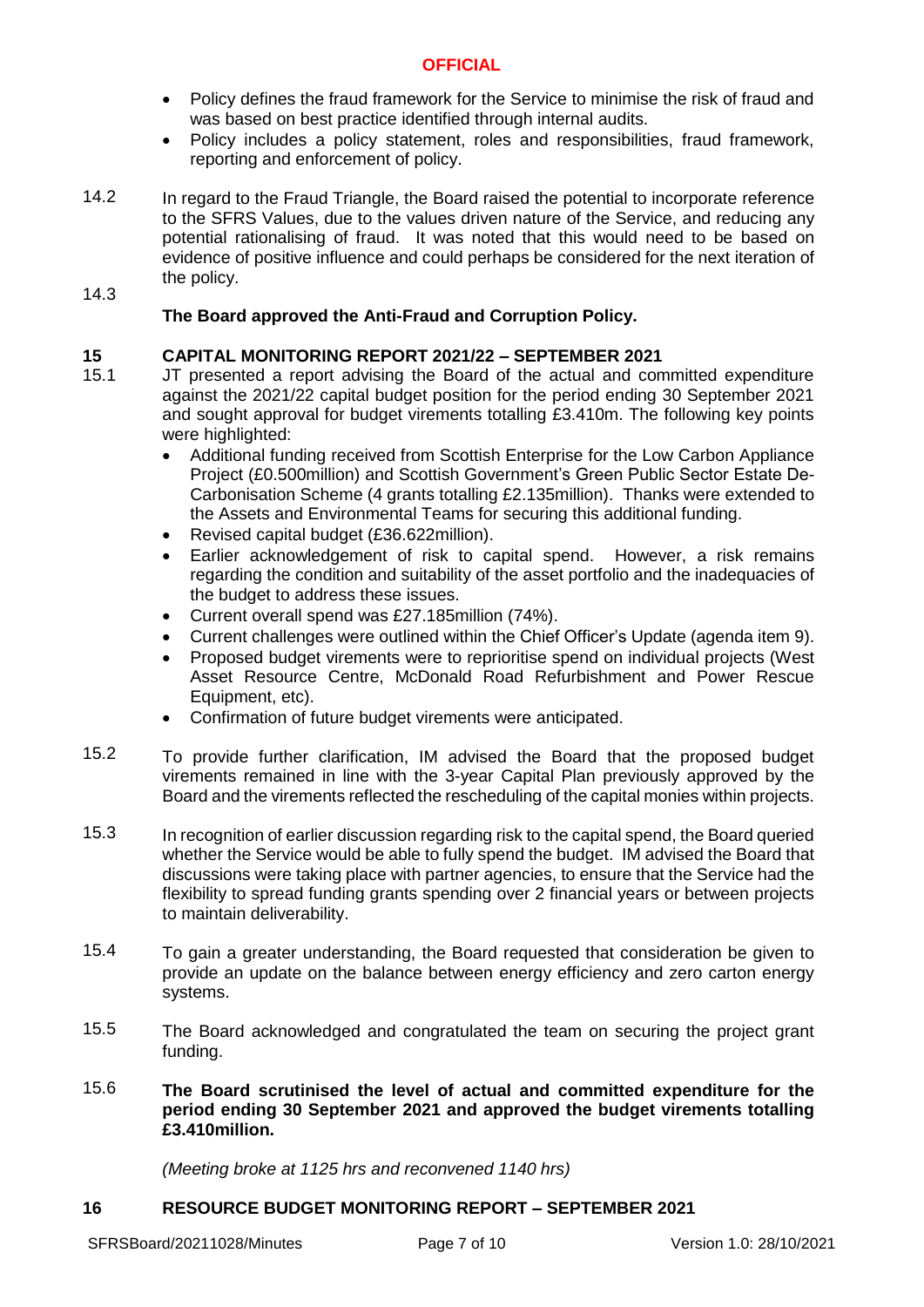- 16.1 JT presented a report advising the Board of the resource budget position for the period ending 30 September 2021. JT outlined the analysis of the financial position and referred Members to Appendix A of the report, which identified the current resource position showing a current year to date overspend of £1.173m and a forecasted yearend underspend of £0.320m. This forecast position was on the basis that additional funding would be received to support the Services investment in COP26. Trace & Protect and Emergency Service Mobile Communications Programme (ESMCP). Spend to date for these projects were (£0.761million). The following key points were highlighted:
	- Budget virement for professional fees in respect of the protection of vulnerable group (PVG) costs and medical supplies. Reallocation of £0.047million between Employee Other and Supplies & Services.
	- Main financial risks and overall summary were detailed in Appendix A.
	- High risk areas remain overtime, recruitment, holiday pay/TOiL accrual and the ongoing impact of Covid.
	- Forecast of main variations:
	- Employee costs (£0.500million overspend) due to wholetime pay offer and increased overtime (driven by reduction of trainees, absence levels, etc), however this is offset by the underspend in Retained/Volunteer Duty System (RVDS) fees.
	- Property costs (£0.760million underspend) due to reassessment of rates for masts and sale of Thornton site.
	- Service & Supplies costs (£0.395million overspend) due to transition to WAN.
	- Transport costs (£0.016million underspend) due to reduce travel levels.
	- Income (£0.048million over recovered) due to grant income for electric cars charging points.
- 16.2 In regard to RVDS costs, JT advised the Board that this was reflective of the suspension of drill nights rather than a reduction in the overall activity levels.
- 16.3 In regard to Supplies and Services, JT informed the Board that the additional telephony costs for the transmission to an alternative supplier were anticipated. However, the timeline was underestimated and a subsequent debrief had been held to understand any lessons and future improvements.
- 16.4 The Board commented on the potential for future reports to be more succinct. However, the Board were reminded of their previous ask for more granular information to be presented to allow greater levels of scrutiny in this area. It was noted that this was still work in progress and further discussions would be arranged outwith the meeting.

### 16.5 **The Board scrutinised the resource budget position for the period ending 30 September 2021.**

### **17 RESOURCE BUDGET OUTTURN REPORT 2020/21**

- 17.1 JT presented a report to the Board advising the final Resource Budget position for the financial year 2020/21, which shows an underspend of £2.339 million. The impact of the COVID-19 was felt across the Service and the financial implications of this are reflected in the final position.
- 17.2 Following budget revisions by Scottish Government, JT noted that adjustments to funding were made for Firelink, installation of interlinked smoke detectors, Fireworks and Make the Call campaigns and funds were returned by the Service to Scottish Government to support pressures in the wider public sector due to Covid-19.

#### 17.3 **The Board scrutinised the Resource Budget Outturn Report 2020/21.**

### **18 CAPITAL BUDGET OUTTURN REPORT 2020/21**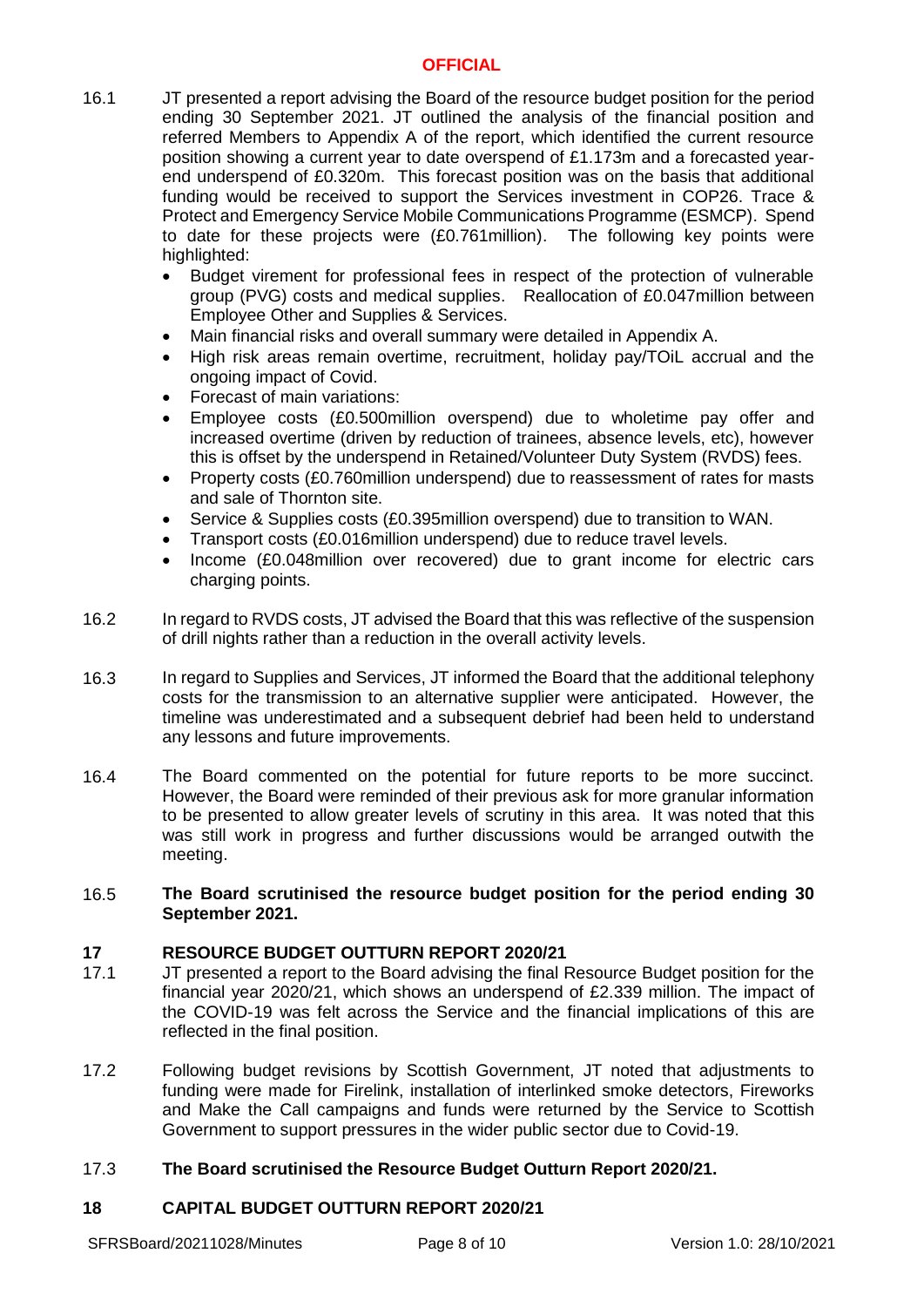- 18.1 IM presented a report advising the Board of the final Capital Budget position for the financial year 2020/21, which was an underspend of £0.001 million. The breakdown of investment was included within the report. IM highlighted the following key areas:
	- Challenges due to the global lockdown during this financial year.
	- Autumn Budget Review resulted in an additional £4.350 million which was used to target key areas such as dignified facilities on stations, carbon management plan (53 improvement project delivered), electrical vehicle charging system, ICT (provision of 750 laptops) and numerous minor works.
	- Clear demonstration of the flexibility and agility required to manage capital programme and meet the demands of the Service.
	- Conclusion of the Structural PPE roll out and replacement programme.
	- Continued investment in Lukas Battery Power Rescue Equipment noting that a specific report would be brought back to the Board in due course.
- 18.2 In regard to the Lukas Battery Power Rescue Equipment sets, IM advised the Board that these had been well received and were being widely used. The cognisance and investment to improve firefighter safety was appreciated by personnel.
- 18.3 The Board congratulated all those involved in achieving this excellent position, particularly during an unprecedented challenging year.

#### 18.4 **The Board scrutinised the Capital Budget Outturn Report 2020/21.**

## **19 SFRS COVID COINS**

- 19.1 MMcA presented a report to inform the Board of the intention to issue all SFRS employees, including those who retired during the pandemic, with a Covid 19 response challenge coin.
- 19.2 MMcA briefed the Board on the concept and thanked Marion Lang, Corporate Business and Administration Manager, for her work in developing and procuring the coins.

#### 19.2 **The Board noted the report and supported the issuing of these coins**

### **20 RISK THEMES**

- 20.1 In regard to the potential risk and uncertainty on the Service's ability to spend money, JT confirmed that this had already been identified in 2 areas (costs of construction and deliverability) and would be captured in the Strategic Risk Register.
- 20.2 There were no other new or emerging issues identified during this meeting.

# **21 FORWARD PLAN**

The Forward Plan was noted and would be kept under review.

### **22 DATE OF NEXT MEETING**

- 22.1 next formal meeting of the Board is scheduled to take place on Thursday 16 December 2021 at 1000 hrs.
- 22.2 There being no further matters to discuss in public, the meeting closed at 1220 hours.

### **PRIVATE SESSION**

#### **23 MINUTES OF PREVIOUS PRIVATE MEETING: THURSDAY 26 AUGUST 2021**

- 23.1 The private minutes were agreed as an accurate record of the meeting.
- 23.2 **The minutes of the private meetings held on 26 August 2021 were approved as a true record of the meeting.**